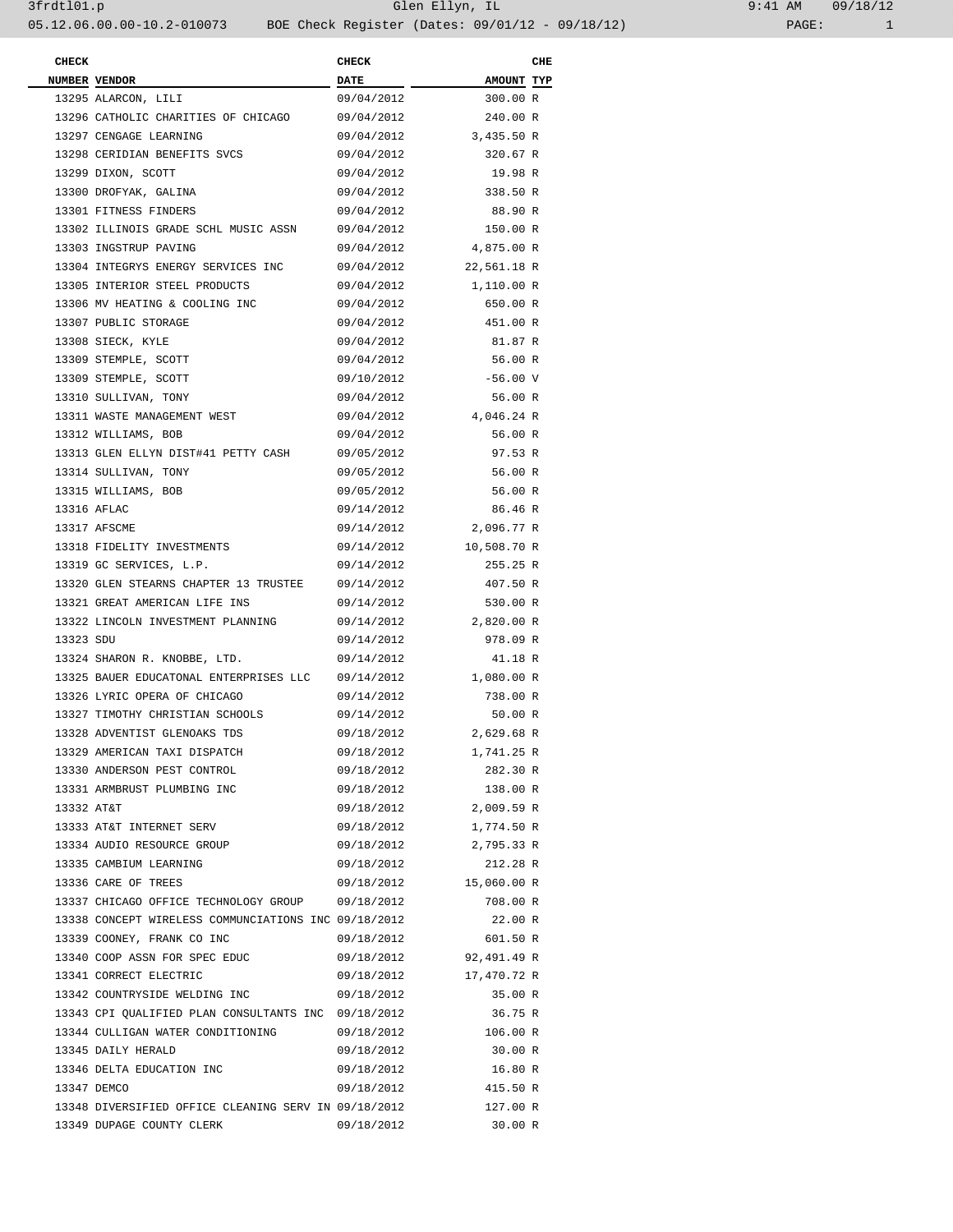| <b>CHECK</b> |                                         | <b>CHECK</b> |             | CHE |
|--------------|-----------------------------------------|--------------|-------------|-----|
|              | NUMBER VENDOR                           | <b>DATE</b>  | AMOUNT TYP  |     |
|              | 13350 DUPAGE SECURITY SOLUTIONS INC     | 09/18/2012   | 941.71 R    |     |
|              | 13351 EBSCO SUBSCRIPTION SVC            | 09/18/2012   | 717.19 R    |     |
|              | 13352 ELIM CHRISTIAN SERVICES           | 09/18/2012   | 539.20 R    |     |
|              | 13353 EZ BUILDING SERVICES INC          | 09/18/2012   | 2,095.00 R  |     |
|              | 13354 FIGLIULO & SILVERMAN              | 09/18/2012   | 312.50 R    |     |
|              | 13355 FITNESS FINDERS                   | 09/18/2012   | 204.45 R    |     |
|              | 13356 FOLLETT LIBRARY RESOURCES         | 09/18/2012   | 973.83 R    |     |
|              | 13357 GLEN ELLYN PUBLIC LIBRARY         | 09/18/2012   | 19.65 R     |     |
|              | 13358 GLEN ELLYN TRAVEL SERVICE         | 09/18/2012   | 2,994.60 R  |     |
|              | 13359 GRAPHICS PLUS INC                 | 09/18/2012   | 15,022.98 R |     |
|              | 13360 GUMDROP CASES                     | 09/18/2012   | 797.44 R    |     |
|              | 13361 HOGGAN SCIENTIFIC LLC             | 09/18/2012   | 4,750.00 R  |     |
|              | 13362 IAHPERD                           | 09/18/2012   | 1,056.00 R  |     |
|              | 13363 ICE MOUNTAIN SPRING WATER         | 09/18/2012   | 124.54 R    |     |
|              | 13364 ILLINOIS CENTRAL SCHOOL BUS       | 09/18/2012   | 33,432.20 R |     |
|              | 13365 INGSTRUP PAVING                   | 09/18/2012   | 550.00 R    |     |
|              | 13366 INSCITE ILLINOIS                  | 09/18/2012   | 70.00 R     |     |
|              | 13367 JANSCO                            | 09/18/2012   | 391.44 R    |     |
|              | 13368 JOHNO'S/MIDWEST AWARDS CORP       | 09/18/2012   | 132.65 R    |     |
|              | 13369 JONES, RANDOL                     | 09/18/2012   | 117.95 R    |     |
|              | 13370 KAMENICA, ANJEZA                  | 09/18/2012   | 75.00 R     |     |
|              | 13371 KAPLAN EARLY LEARNING COMPANY     | 09/18/2012   | 34.95 R     |     |
|              | 13372 KONICA MINOLTA BUSINESS SOLUTIONS | 09/18/2012   | 792.75 R    |     |
|              | 13373 KRUEGER, DAN                      | 09/18/2012   | 78.40 R     |     |
|              | 13374 L. PEARSON INC 59947              | 09/18/2012   | 257.10 R    |     |
|              | 13375 LAKESHORE BASICS & BEYOND         | 09/18/2012   | 205.43 R    |     |
|              | 13376 LEN'S ACE HARDWARE                | 09/18/2012   | 47.66 R     |     |
|              | 13377 LITTLE FRIENDS INC                | 09/18/2012   | 4,726.44 R  |     |
|              |                                         |              |             |     |
|              | 13378 LUSCOMBE MUSIC                    | 09/18/2012   | 40.50 R     |     |
|              | 13379 MACGILL & CO, WM V                | 09/18/2012   | 925.47 R    |     |
|              | 13380 MAIL N STUFF                      | 09/18/2012   | 12.18 R     |     |
|              | 13381 MAYER JOHNSON CO                  | 09/18/2012   | 114.98 R    |     |
|              | 13382 MCGRAW-HILL COMPANIES             | 09/18/2012   | 3,481.10 R  |     |
|              | 13383 METRO PROFESSIONAL PRODUCTS       | 09/18/2012   | 2,197.80 R  |     |
|              | 13384 MONTGOMERY, BARBIE                | 09/18/2012   | 91.48 R     |     |
|              | 13385 MULLENAX, KAREN                   | 09/18/2012   | 14.54 R     |     |
|              | 13386 NORTHERN ILLINOIS GAS             | 09/18/2012   | 950.77 R    |     |
|              | 13387 NORTHERN ILLINOIS GAS             | 09/18/2012   | 69.69 R     |     |
|              | 13388 OFFICE DEPOT                      | 09/18/2012   | 0.00C       |     |
|              | 13389 OFFICE DEPOT                      | 09/18/2012   | 2,905.10 R  |     |
|              | 13390 OLIVE GROVE LANDSCAPING INC       | 09/18/2012   | 5,554.00 R  |     |
|              | 13391 ORIENTAL TRADING CO               | 09/18/2012   | 261.90 R    |     |
|              | 13392 PALOS SPORTS INC                  | 09/18/2012   | 102.49 R    |     |
|              | 13393 PEARSON EDUCATION                 | 09/18/2012   | 7,936.38 R  |     |
|              | 13394 PROFESSIONAL PAVING & CONCRETE    | 09/18/2012   | 4,183.00 R  |     |
|              | 13395 REALLY GOOD STUFF INC             | 09/18/2012   | 451.74 R    |     |
|              | 13396 ROCK TENN MERCHANDING DISPLAYS    | 09/18/2012   | 2,600.00 R  |     |
|              | 13397 ROSCOE CO                         | 09/18/2012   | 782.60 R    |     |
|              | 13398 ROTARY CLUB OF GLEN ELLYN         | 09/18/2012   | 147.00 R    |     |
|              | 13399 SCHOLASTIC INC                    | 09/18/2012   | 488.87 R    |     |
|              | 13400 SCHOOL SPECIALTY                  | 09/18/2012   | 0.00C       |     |
|              | 13401 SCHOOL SPECIALTY                  | 09/18/2012   | 0.00C       |     |
|              | 13402 SCHOOL SPECIALTY                  | 09/18/2012   | 2,919.27 R  |     |
|              | 13403 SEAL OF ILLINOIS                  | 09/18/2012   | 1,824.30 R  |     |
|              | 13404 SIGN IDENTITY                     | 09/18/2012   | 910.80 R    |     |
|              | 13405 SKYWARD INC                       | 09/18/2012   | 21,205.90 R |     |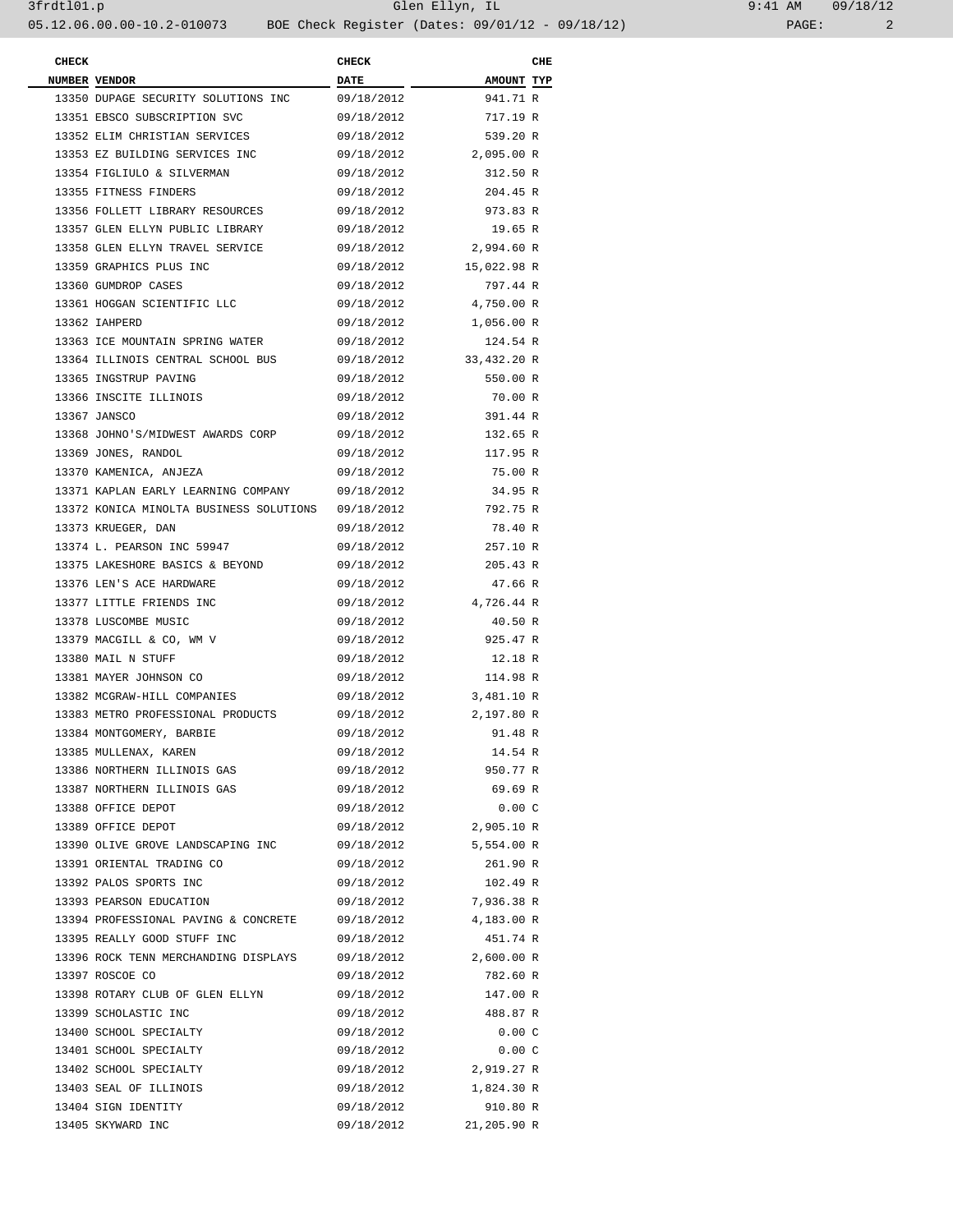| $9:41$ AM |       | 09/18/12 |  |  |
|-----------|-------|----------|--|--|
|           | PAGE: |          |  |  |

| <b>CHECK</b>       |                                        | <b>CHECK</b> |                         | CHE |
|--------------------|----------------------------------------|--------------|-------------------------|-----|
|                    | NUMBER VENDOR                          | <b>DATE</b>  | AMOUNT TYP              |     |
|                    | 13406 SOARING EAGLE ACADEMY            | 09/18/2012   | 3,715.50 R              |     |
|                    | 13407 SOUND INC                        | 09/18/2012   | 1,502.87 R              |     |
|                    | 13408 STARS & STRIPES                  | 09/18/2012   | 156.00 R                |     |
|                    | 13409 SUPER DUPER SCHOOL CO            | 09/18/2012   | 373.40 R                |     |
|                    | 13410 TEACHER CREATED MATERIALS        | 09/18/2012   | 1,317.75 R              |     |
|                    | 13411 TEACHERS RETIREMENT SYSTEM       | 09/18/2012   | 11,488.95 R             |     |
|                    | 13412 THERAPY SHOPPE                   | 09/18/2012   | 63.85 R                 |     |
|                    | 13413 THOMAS, LIVIA                    | 09/18/2012   | 262.50 R                |     |
|                    | 13414 TIGERDIRECT.COM                  | 09/18/2012   | 2,982.94 R              |     |
|                    | 13415 TIME FOR KIDS                    | 09/18/2012   | 2,292.10 R              |     |
|                    | 13416 UNISOURCE GREAT LAKES            | 09/18/2012   | 4,381.30 R              |     |
|                    | 13417 US BANCORP EQUIPMENT FINANCE INC | 09/18/2012   | 5,138.46 R              |     |
|                    | 13418 VERIZON WIRELESS                 | 09/18/2012   | 956.72 S                |     |
|                    | 13419 VILLA PARK OFFICE EQUIP INC      | 09/18/2012   | 1,338.00 R              |     |
|                    | 13420 VILLAGE OF GLEN ELLYN            | 09/18/2012   | 762.72 R                |     |
|                    | 13421 VOYAGER ENTERPRISES INC          | 09/18/2012   | 1,920.00 R              |     |
|                    | 13422 WILLIAMS, LOY                    | 09/18/2012   | 3,000.00 R              |     |
|                    | 13423 XEROX CORP                       | 09/18/2012   | 0.00C                   |     |
|                    | 13424 XEROX CORP                       | 09/18/2012   | 2,274.30 R              |     |
|                    | 201200139 EDUCATIONAL BENEFIT COOP     |              | 09/01/2012 404,454.50 W |     |
|                    | 201200140 AXA EQUITABLE LIFE INS CO    | 09/14/2012   | 17,186.29 W             |     |
|                    | 201200141 CERIDIAN BENEFITS SVCS       | 09/14/2012   | 5,409.14 W              |     |
|                    | 201200143 ILLINOIS DEPT OF REVENUE     | 09/14/2012   | 45,960.56 W             |     |
|                    | 201200144 INTERNAL REV SERVICE         | 09/14/2012   | 176,203.76 W            |     |
| 201200145 T H I S  |                                        | 09/14/2012   | 14,763.40 W             |     |
|                    | 201200146 TEACHERS RETIREMENT SYSTEM   | 09/14/2012   | 92,682.98 W             |     |
|                    | 201200147 V A L I C                    | 09/14/2012   | 4,565.33 W              |     |
|                    | 201200152 EFLEX GROUP                  | 09/12/2012   | 447.12 W                |     |
| 201200153 REV TRAK |                                        | 09/12/2012   | 10,054.50 W             |     |
| 201200154 T H I S  |                                        | 09/12/2012   | 14,723.84 W             |     |
| 201200155 T H I S  |                                        | 09/12/2012   | 15,951.17 W             |     |
| 201200156 US BANK  |                                        | 09/12/2012   | 175.00 W                |     |
|                    |                                        |              |                         |     |

Totals for checks 1,175,453.88